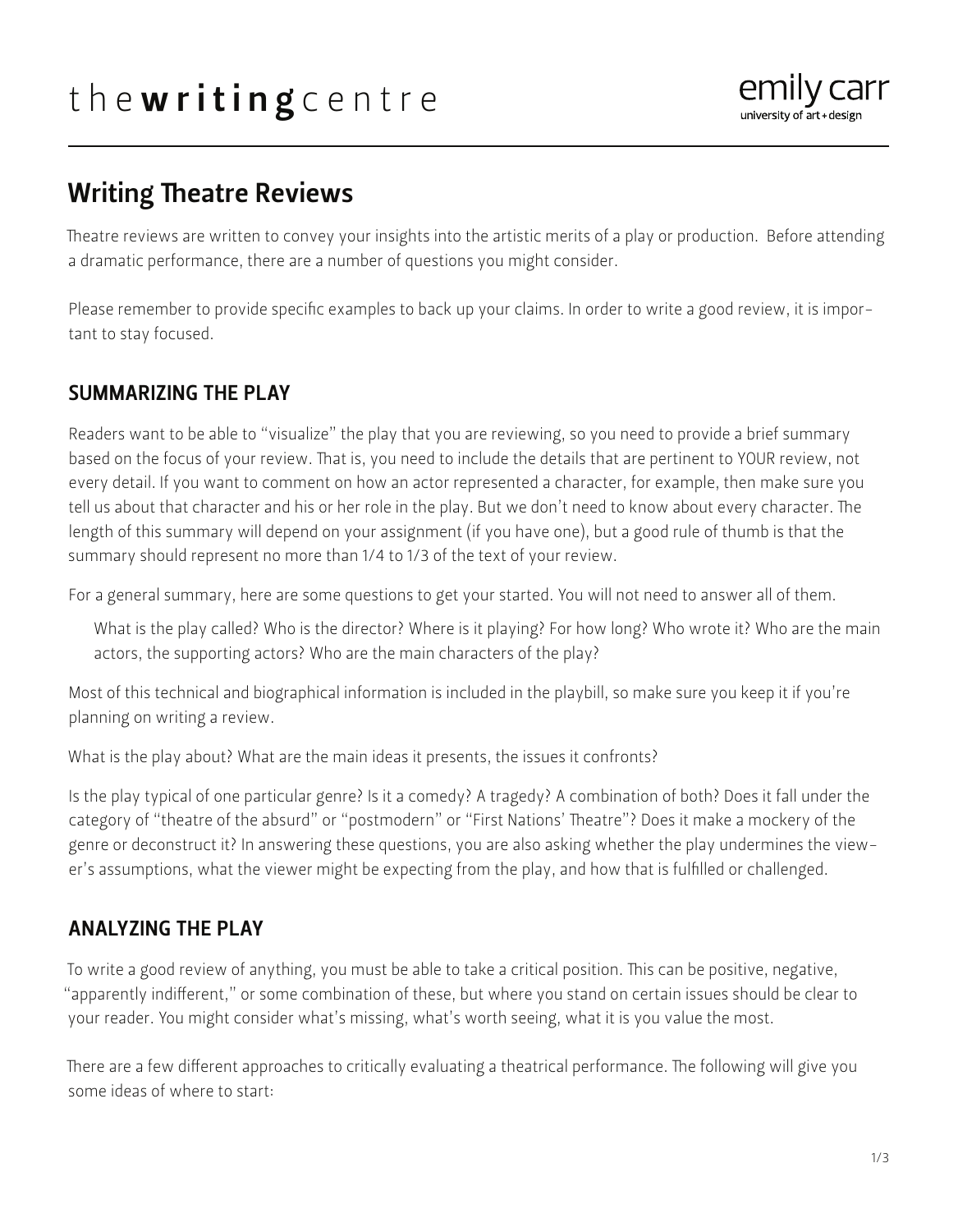#### What effect does the play/performance have on the viewer?

Is it compelling? Difficult? Overwhelming? Dry? Humourous? Cryptic? Stale? Dark? Invigorating? Gossipy? Mechanical? Predictable? Sophisticated? Devastating? Too civilized? Too abrasive? Too subtle? Does it "throw a lot at you"? "Violate your senses?" "Invoke a furious response"?

#### If the play was based on a novel or film, how does it compare?

Was the script written by the author of the original text? Is the script faithful to the original text? Has the play been made into a film. How does the screenplay compare to the stage production?

If you have read the script before you attend the performance, it might be a good idea to analyze the performance in light of the written text. Does the performance realize its potential? Do the actors fit the description of the characters you had in mind?

#### How does the play fit into the overall portfolio of an actor, director or producer?

How does this performance compare to other work you've seen by this person? Is it similar or different from the kind of work they do in general?

#### How does the form of the play contribute to its success/failure?

If you've got the necessary background, you might want ask yourself how the blocking, lighting, stage design, and costumes influence the outcome of the play. You might also analyze an actor's use of gesture and voice. Or you might consider whether the script is complicated or complemented through the use of special effects, flashbacks, recurring image motifs, lights, staging, or other visual schema?

If you choose to analyze the formal qualities of a production, you must take your audience into account. Will they be familiar with the terminology you are using? If not, it will be important to provide some definitions or use more general language.

### USING REFERENCES IN THEATRE REVIEWS

You can often gain useful information from other reviews, newspaper articles, academic essays in journals, and interviews. Though a review is ultimately your opinion of a piece of theatre (based on the criteria you have used to evaluate it), your opinion will often be more convincing to readers if you know of other critics who have shared similar opinions.

Remember that although professional reviewers don't provide a Works Cited list, your instructor will expect you to document your sources properly.